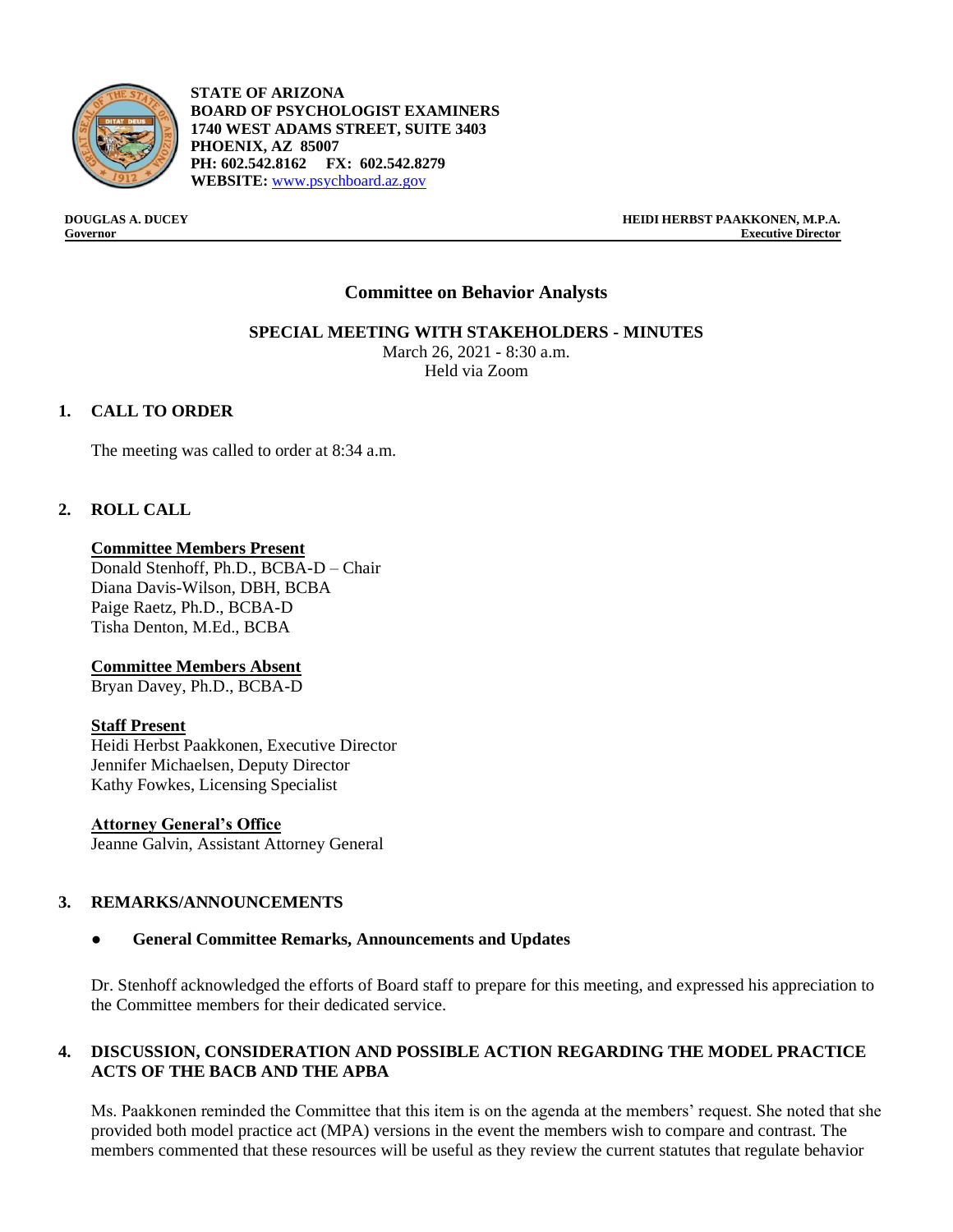analysis and consider making recommendations for revisions to them. The discussion reflected that there are some concerns that some of the language could be overly prescriptive.

Given that Dr. Davey could not be present for the discussion, the Committee elected to table this item and revisit it on a future meeting agenda.

# **5. DISCUSSION WITH STAKEHOLDERS, AND CONSIDERATION AND POSSIBLE ACTION REGARDING LICENSURE AND REGULATION AS IT RELATES TO THE ENTIRE SCOPE OF PRACTICE OF BEHAVIOR ANALYSIS IN ARIZONA**

Dr. Stenhoff explained that Board staff had reached out to some previously identified behavior analysts with invitations to share their expertise with the Committee, but none of those individuals were secured for this meeting. The Committee will revisit this topic on a future meeting agenda.

Ms. Paakkonen shared an overview of the research conducted by one of the agency's interns relative to the definitions of "behavior analysis" and "client" adopted by other states, as well as any language establishing licensure exemptions. The committee discussion noted that input from Organizational Behavior Management (OBM) professionals is essential to inform any future policy change recommendations with respect to regulation of these professionals. The stakeholders were invited to weigh in relative to whether they had input into the limits of licensure and regulation specific to OBM. Ms. Paakkonen explained that the language was collected from 20 jurisdictions. The discussion circled back to the language in the statute that describes what behavior analysis is not; the suggestion was made that the intern research whether this language is used in other states and to what extent. The Committee noted that Arizona's language is consistent with that of the model practice act; this means that challenges could present with an attempt to modify the language. It was further noted that rarely do practice definitions include what the practice does not encompass. The Committee indicated that any efforts to remove the restrictive language would need to be accompanied by a robust argument.

The members expressed concerns about maintaining narrow and prescriptive language in the statutes given the enhancements and advancements the profession continues to experience. The Committee will revisit this topic again in the future given its significance.

# **6. DISCUSSION, CONSIDERATION AND POSSIBLE ACTION REGARDING APPLICATION PROCESSING TIME FRAMES**

Ms. Paakkonen informed the Committee that this item was placed on the agenda given that some stakeholders have contacted Board staff expressing concerns about application processing time frames. She noted that Board staff has acknowledged that several factors are adversely impacting the time frames to include a shortage of staff, lack of a functional application management system, an overwhelming number of application related inquiries, and many application errors/omissions/deficiencies. She also noted that the application time frames presented in the administrative rules are not always understood in that when an application deficiency notice is issued, the administratively complete time frame "clock" is paused; therefore what appears to be time frame violations are not. She reviewed the performance metrics for the administratively complete and the substantive review time frames since the Covid-19 pandemic began, commenting that while on average the average number of days during the administratively complete time frame is over by 3 days, this is more than made up for with the very low average number of days at the substantive review time frame phase of the process.

Ms. Paakkonen explained that the Board will soon be asked to make a decision whether to shift to an alternative licensing platform, and she commented that she is awaiting the filing of the General Appropriations Act for fiscal year 2022 as it will indicate whether the agency's request for an additional 0.5 time employee has been approved by the Arizona State Legislature (having already achieved support of the Governor's Office of Strategic Planning and Budget).

Dr. Adam Hahs addressed the Committee and explained that the concerns relate to the latency of responses issued by the Board staff during the administratively complete time frame. The Committee also acknowledged that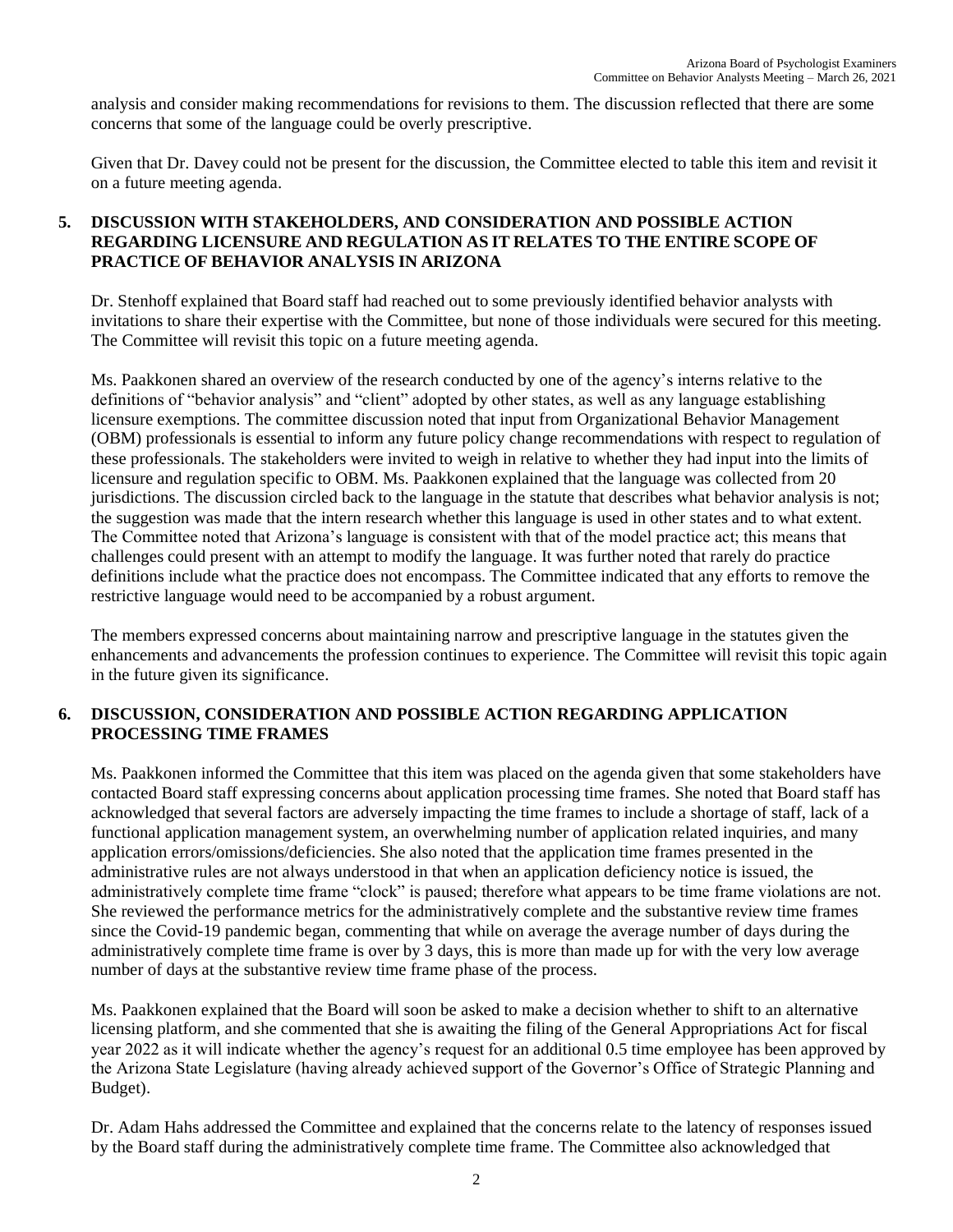Arizona is not among the states that simply issues a license based on the achievement of BCBA certification in that the statutes require submission of primary-source verified documentation. This question was raised during the 2019 performance audit of the Arizona Auditor General and the Board determined it was not in the best interest of public protection to merely accept the BACB's certification – in part because the Board has received application documentation indicating that not only did an applicant fail to meet Arizona's requirements, that applicant should also have been rejected by the BACB. Ms. Paakkonen described how the Administrative Procedures Act presumes that the licensing board or agency performs the substantive review of an application and does not transfer that responsibility onto another entity (such as the BACB). She acknowledged the lack of transparency to applicants with respect to the status and completeness of their files and mentioned that there are online platforms that the agency could use that offer this feature (the current system to which the Board subscribes does not). Finally she noted that the current system does not allow the Board to customize application instructions to circumvent application error, omissions, and deficiencies.

Mr. Ned Carlson appearing on behalf of the National Coalition for Access to Autism Services (NCAAS) on whose Board of Directors he serves, addressed the Committee. He stated his appreciation for the response to the letter of concern recently issued to the Board on this topic, and for the care with which the Committee and the Board review applications for licensure. He expressed empathy for the technology deficiencies and staffing challenges the agency is managing. Noting that there is a shortage of services, he offered his organization's services relative to ensuring that applicants are educated in the importance of filing complete and error-free applications. The Committee members commented that while technology is the best solution, there is opportunity for education to be supplied to applicants relative to the importance of complete explanations concerning application disclosures and of preparing error-free and quality-checked applications. The discussion indicated that in some instances, applicants have been able to pass the certification exam and be on a Committee agenda as soon as the following month. In response to a question posed by Dr. Hahs, she indicated that Board staff has exhausted all of its options with respect to attempting to modify the current licensing system to meet application requirements. In response to questions posed by Mr. Carlson, Ms. Paakkonen noted that only one applicant has ever been denied licensure which was due to findings of unprofessional conduct, and she explained that the Committee minutes report every instance where application errors are identified.

Mr. Carlson asked whether a workgroup could be formed to develop strategies intended to circumvent applicant errors. This suggestion was met the Committee and staff favorably, and Ms. Raakel Elzy, representing the Arizona Association on Behavior Analysis expressed that organization's support for working with the Committee and Board staff on this effort.

In response to a question posed to Ms. Galvin concerning the Committee's authority to form such a workgroup, Ms. Galvin advised that the proposal should be made to the Board for purposes of authorizing it and its charge. Dr. Davis-Wilson agreed to bring this matter to the Board for consideration and possible action. The Committee encouraged stakeholders to attend its meetings in order to learn about application processes and requirements.

### **7. DISCUSSION WITH STAKEHOLDERS, AND CONSIDERATION AND POSSIBLE ACTION REGARDING ADVANCING COMPETENCY-BASED SUPERVISION**

Dr. Stenhoff introduced the agenda item noting that previous discussions have presented the question whether Arizona requires or would benefit from a program designed to advance competency-based supervision of behavior analysis professionals. Kyle Leininger of AzABA addressed the Committee acknowledging this concept could have some value, but expressed some concerns that this type of approach could be too prescriptive. The Committee discussion noted that this could be addressed by the BACB Code of Ethical Conduct. The members discussed the genesis of this agenda item as coming out of previous Committee discussions and some recommendation concerning a specific case. It was noted that the Committee has seen evidence that virtually anyone may be tasked with this responsibility without demonstrating a reasonable degree of competency to do so. The Committee discussion reflected that this is an ideal topic for the professional association to address with its membership through education – some of which needs to focus on the risks involved in supplying inadequate supervision. Brian Van Meerten of AzABA indicated that he could bring this idea to the association leadership for purposes of exploring strategies on how to address this issue within and among the profession. The Committee expressed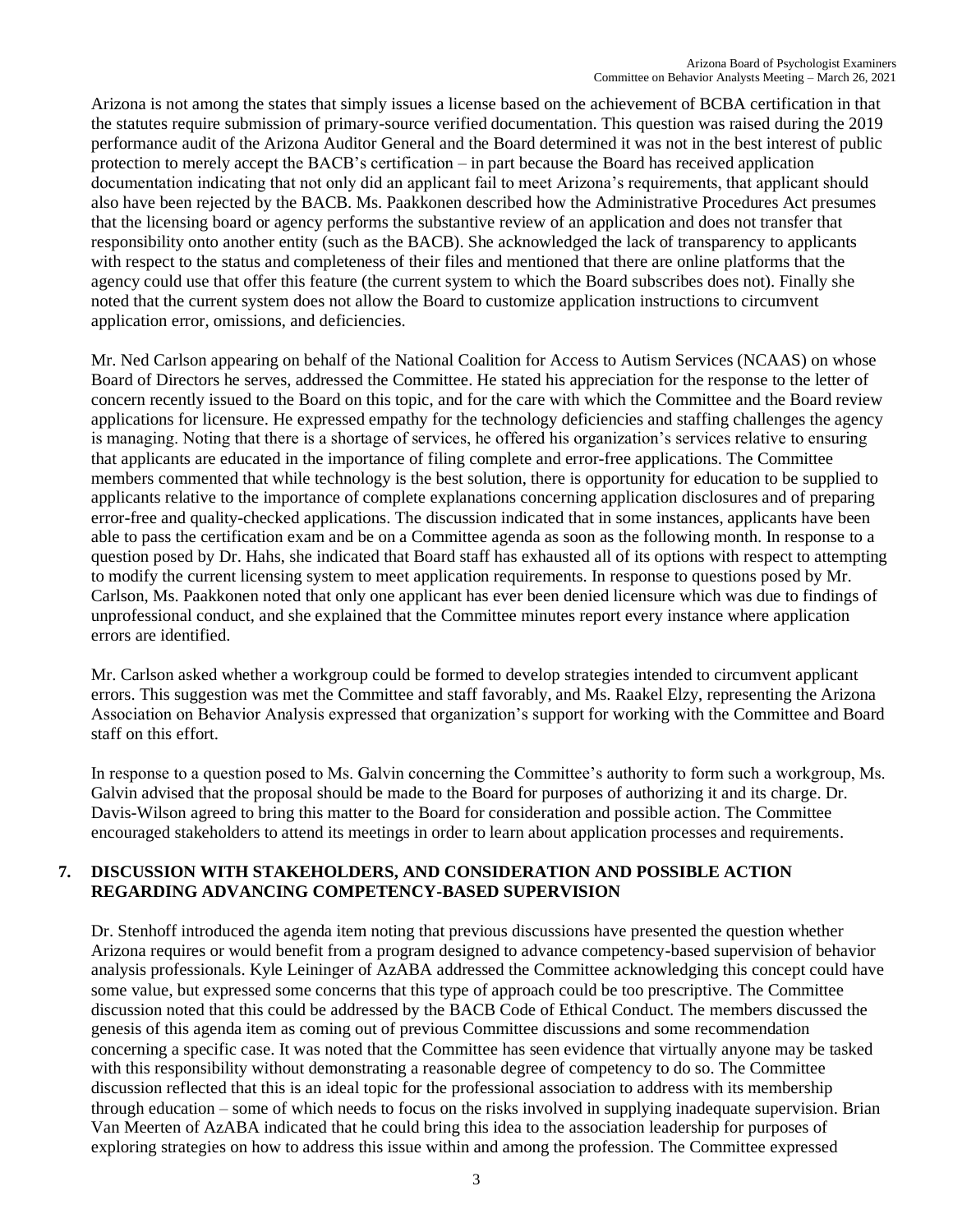concerns that there are too many licensees who do not understand the responsibility associated with practicing independently under a Board-issued license. The Committee also reminded the stakeholders that its role is to protect the public and therefore providing guidance to licensees is outside of its charge; however, the association is wellpoised to take on this role. The discussion also reflected the fact that future licensees, as students, receive considerable exposure to the BACB Code of Ethical Conduct.

# **8. DISCUSSION, CONSIDERATION AND POSSIBLE ACTION REGARDING THE ROLE AND VALUE OF THE BCABA IN SERVICE DELIVERY**

The Committee noted that this item is on the agenda for purposes of memorializing the discussion and to promote awareness on the topic. There is anecdotal evidence that BCaBAs are struggling to be hired and the perception may be that it is illegal in Arizona for them to practice. The question was raised relative to how do we educate stakeholders that these certificate holders can practice and can provide valuable supports to licensed BCBAs? Given that AHCCCS billing is approved for BCaBAs, how can a service model that includes them be promoted? The Committee questioned whether it would be helpful for the Committee to issue some kind of explanation or clarification relative to this specific practice level, or whether language clarification would be helpful. The Committee received some feedback to these questions from stakeholders who explained that it is often a matter of challenging infrastructure and economics, and the positions that BCaBAs fill are often considered to be temporary by those professionals.

# **9. DISCUSSION, CONSIDERATION AND POSSIBLE ACTION REGARDING OTHER REGULATORY CHALLENGES AND ISSUES SPECIFIC TO BEHAVIOR ANALYSIS**

Ms. Paakkonen explained that this item is on the agenda in order to allow for discussion of any issues that do not fit elsewhere on the agenda, and that this is an opportunity for the Committee to task the staff with doing any needed research, and to prepare any topics for future discussion.

Mr. Leininger raised the question concerning SB1269. Ms. Paakkonen explained that this is a strike-everything bill intended to replace two previous attempts to pass legislation that restricts local governments from prohibiting the use of conversion therapy. At this time this bill has only narrowly passed through one committee review. She affirmed that the bill does not impact the Board's authority to find that a licensee has committed unprofessional conduct.

### **10. DISCUSSION, CONSIDERATION AND POSSIBLE ACTION REGARDING RECOMMENDATIONS FOR REVISIONS OF THE STATUTES THAT REGULATE THE PRACTICE OF BEHAVIOR ANALYSIS IN ARIZONA (A.R.S. TITLE 32, CHAPTER 4, ARTICLE 4)**

Ms. Paakkonen explained that this agenda item is intended to be an all-encompassing opportunity to discuss possible recommendations for statute revisions, but suggested the Committee revisit this once Dr. Davey is present. She reminded the Committee that some discussions have been held specific to A.R.S. §32-2091(A) concerning whether there are a sufficient number of members of the profession who are prepared to serve on the Committee once the current members' terms are completed.

The members concurred that this item should also be tabled for a future agenda.

# **11. DISCUSSION, CONSIDERATION AND POSSIBLE ACTION REGARDING RECOMMENDATIONS FOR REVISIONS OF THE ADMINISTRATIVE RULES THAT REGULATE THE PRACTICE OF BEHAVIOR ANALYSIS IN ARIZONA (A.A.C. TITLE 4, CHAPTER 26, ARTICLE 4)**

The members concurred that this item should also be tabled for a future agenda.

# **12. DISCUSSION WITH STAKEHOLDERS, AND CONSIDERATION AND POSSIBLE ACTION REGARDING TRAINING OPPORTUNITIES FOR THE BEHAVIOR ANALYST PROFESSION**